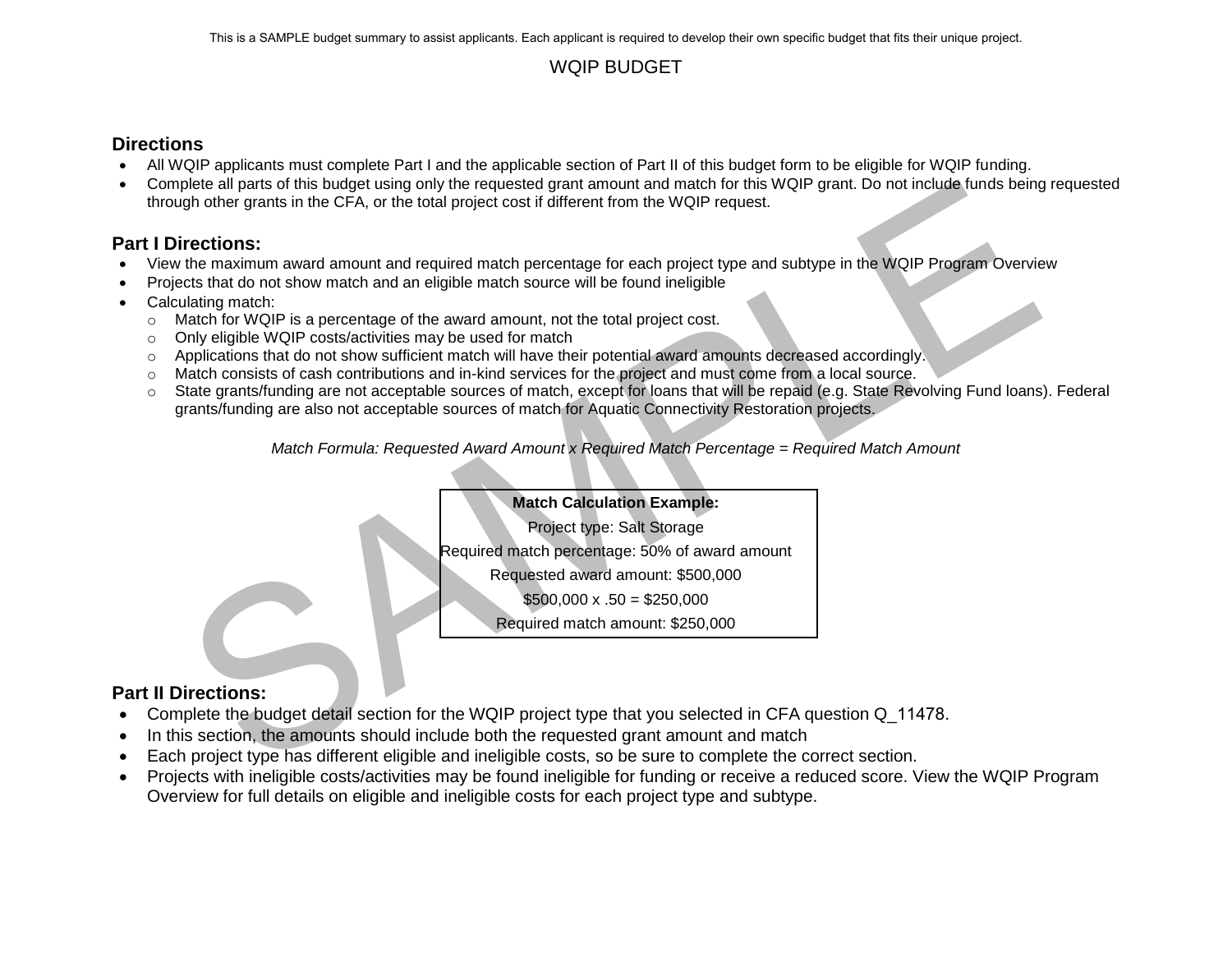### WQIP BUDGET Part I: Budget Summary

| Project Name: Project Name from Application                                                                                                                                                                                                                                                                    |         |                    |                |  |  |  |
|----------------------------------------------------------------------------------------------------------------------------------------------------------------------------------------------------------------------------------------------------------------------------------------------------------------|---------|--------------------|----------------|--|--|--|
| Organization Name: Applicant Name                                                                                                                                                                                                                                                                              |         |                    |                |  |  |  |
| Project Type: Land Acquisition for Source Water Protection                                                                                                                                                                                                                                                     |         |                    |                |  |  |  |
|                                                                                                                                                                                                                                                                                                                |         |                    |                |  |  |  |
| <b>BUDGET SUMMARY</b>                                                                                                                                                                                                                                                                                          |         |                    |                |  |  |  |
| <b>Funding Amount</b>                                                                                                                                                                                                                                                                                          | Match % | <b>Match Funds</b> | <b>TOTAL</b>   |  |  |  |
| <b>Requested through</b><br><b>WQIP</b>                                                                                                                                                                                                                                                                        |         |                    |                |  |  |  |
| \$1,038,500.00                                                                                                                                                                                                                                                                                                 | 25%     | \$259,625.00       | \$1,298,125.00 |  |  |  |
| Match source:<br>JUMP TO PART II: PROJECT TYPE SPECIFIC DETAIL<br><b>Wastewater Treatment Improvement</b><br>Non-Agricultural Nonpoint Source Abatement and Control<br>Land Acquisition for Source Water Protection<br>Salt Storage<br>Aquatic Connectivity Restoration or Marine District Habitat Restoration |         |                    |                |  |  |  |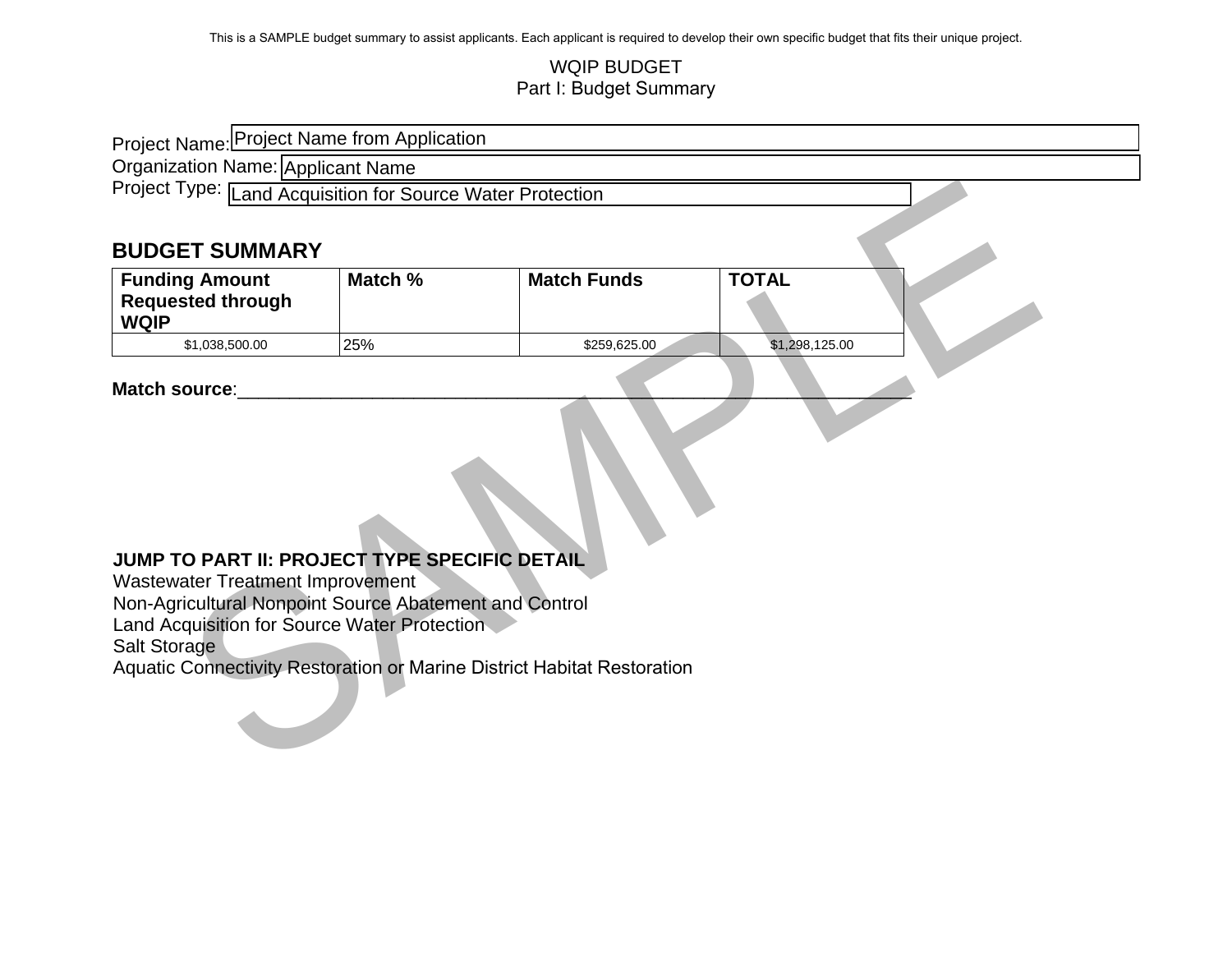### **VALUE OF LAND OR DEVELOPMENT RIGHTS BEING ACQUIRED**

| <b>Description/Parcel Name</b>   |              | Amount |                |
|----------------------------------|--------------|--------|----------------|
| Parcel A - Land Acquisition      |              |        | \$560,000.00   |
| Parcel B - Conservation Easement |              |        | \$250,000.00   |
| Parcel C - Land Acquisition      |              |        | \$210,000.00   |
|                                  |              |        |                |
|                                  |              |        |                |
|                                  |              |        |                |
|                                  | <b>TOTAL</b> |        | \$1,020,000.00 |

<span id="page-2-0"></span>

|                                  |                                                                             | <b>WQIP BUDGET</b><br>Part II: Project Type Specific Detail |                                      |
|----------------------------------|-----------------------------------------------------------------------------|-------------------------------------------------------------|--------------------------------------|
|                                  | <b>LAND ACQUISITION FOR SOURCE WATER PROTECTION—PAGE 1 OF 3</b>             |                                                             |                                      |
|                                  | If parcels have been identified, break out cost for each section by parcel  |                                                             |                                      |
|                                  | <b>VALUE OF LAND OR DEVELOPMENT RIGHTS BEING ACQUIRED</b>                   |                                                             |                                      |
| <b>Description/Parcel Name</b>   |                                                                             | Amount                                                      |                                      |
| Parcel A - Land Acquisition      |                                                                             |                                                             | \$560,000.00                         |
| Parcel B - Conservation Easement |                                                                             |                                                             | \$250,000.00                         |
| Parcel C - Land Acquisition      |                                                                             |                                                             | \$210,000.00                         |
|                                  |                                                                             |                                                             |                                      |
|                                  |                                                                             |                                                             |                                      |
|                                  |                                                                             |                                                             |                                      |
|                                  | <b>TOTAL</b>                                                                |                                                             | \$1,020,000.00                       |
|                                  | PERSONAL SERVICES & PLANNING (cannot exceed a total of 25% of grant amount) |                                                             |                                      |
| <b>Type</b>                      | Description related to<br><b>WQIP</b>                                       | <b>Amount</b>                                               | Percent of requested grant<br>amount |
| Title 1 - Director               | Project Management                                                          | \$7,500.00                                                  | $\frac{0}{0}$<br>$1^{\degree}$       |
| Title 2 - Project Manager        | <b>Project Management</b>                                                   | \$18,000.00                                                 | 2 <sup>1</sup><br>$\frac{0}{0}$      |
| Title 3 - Stewardship            | <b>Project Stewardship</b>                                                  | \$4,500.00                                                  | $\mathbf 0$<br>$\%$                  |
|                                  |                                                                             |                                                             | $\frac{0}{0}$<br>$\mathbf{0}$        |
|                                  |                                                                             |                                                             | $\%$<br>0                            |
|                                  | <b>TOTAL</b>                                                                | \$30,000.00                                                 | $\%$<br>3                            |
| <b>CONTINUE TO NEXT PAGE</b>     |                                                                             | <b>PROJECT TOTAL:</b>                                       | \$1,298,125.00                       |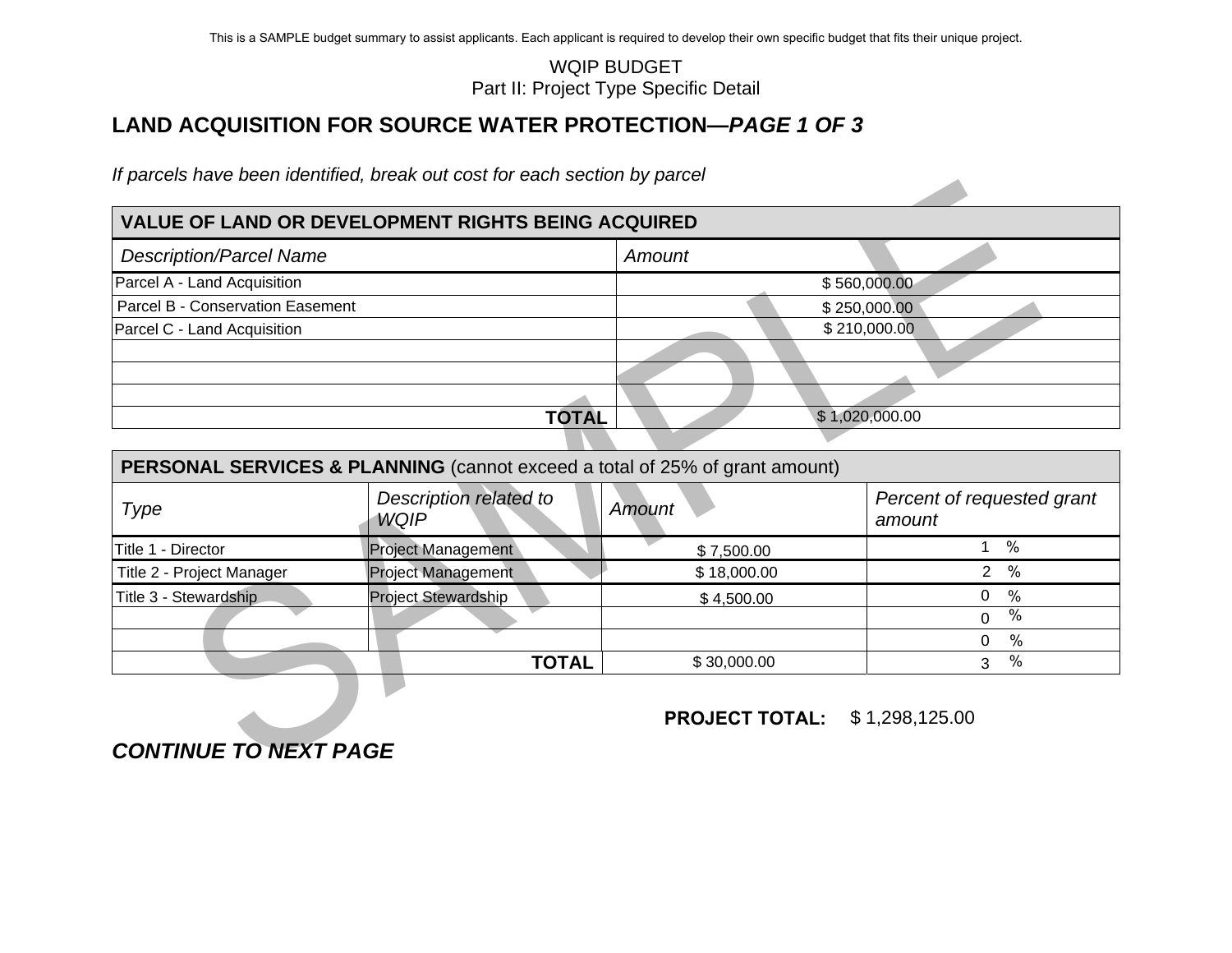| Name (if known) and type of contractual |                                                                                                         |                                                                                                                                | Amount                                                                                                                                                                                                                                                                                                                                                                   |
|-----------------------------------------|---------------------------------------------------------------------------------------------------------|--------------------------------------------------------------------------------------------------------------------------------|--------------------------------------------------------------------------------------------------------------------------------------------------------------------------------------------------------------------------------------------------------------------------------------------------------------------------------------------------------------------------|
| Parcel A Riparian Buffer, X Contractor  |                                                                                                         |                                                                                                                                | \$25,000.00                                                                                                                                                                                                                                                                                                                                                              |
| Parcel C Riparian Buffer, X Contractor  |                                                                                                         |                                                                                                                                | \$25,000.00                                                                                                                                                                                                                                                                                                                                                              |
|                                         |                                                                                                         |                                                                                                                                |                                                                                                                                                                                                                                                                                                                                                                          |
|                                         |                                                                                                         |                                                                                                                                | \$50,000.00                                                                                                                                                                                                                                                                                                                                                              |
|                                         |                                                                                                         |                                                                                                                                |                                                                                                                                                                                                                                                                                                                                                                          |
|                                         |                                                                                                         |                                                                                                                                |                                                                                                                                                                                                                                                                                                                                                                          |
| Description related to WQIP grant       |                                                                                                         |                                                                                                                                | Amount                                                                                                                                                                                                                                                                                                                                                                   |
|                                         |                                                                                                         |                                                                                                                                |                                                                                                                                                                                                                                                                                                                                                                          |
|                                         |                                                                                                         |                                                                                                                                |                                                                                                                                                                                                                                                                                                                                                                          |
|                                         |                                                                                                         |                                                                                                                                |                                                                                                                                                                                                                                                                                                                                                                          |
|                                         |                                                                                                         |                                                                                                                                | \$0.00                                                                                                                                                                                                                                                                                                                                                                   |
|                                         |                                                                                                         |                                                                                                                                |                                                                                                                                                                                                                                                                                                                                                                          |
|                                         |                                                                                                         |                                                                                                                                |                                                                                                                                                                                                                                                                                                                                                                          |
|                                         | Amount                                                                                                  |                                                                                                                                | Percent of requested grant<br>amount                                                                                                                                                                                                                                                                                                                                     |
|                                         |                                                                                                         |                                                                                                                                | $2 \frac{9}{6}$                                                                                                                                                                                                                                                                                                                                                          |
|                                         |                                                                                                         |                                                                                                                                | $2\sqrt[9]{6}$                                                                                                                                                                                                                                                                                                                                                           |
|                                         |                                                                                                         |                                                                                                                                | $0\%$                                                                                                                                                                                                                                                                                                                                                                    |
|                                         |                                                                                                         |                                                                                                                                | $0 \frac{9}{6}$                                                                                                                                                                                                                                                                                                                                                          |
|                                         |                                                                                                         |                                                                                                                                | $0\%$                                                                                                                                                                                                                                                                                                                                                                    |
|                                         | Description related to WQIP<br>Riparian buffer planting materials<br>Riparian buffer planting materials | <b>WQIP BUDGET</b><br>Part II: Project Type Specific Detail<br><b>Riparian Buffer Contractor</b><br>Riparian Buffer Contractor | <b>LAND ACQUISITION FOR SOURCE WATER PROTECTION-PAGE 2 OF 3</b><br>Description related to WQIP grant<br><b>TOTAL</b><br><b>TOTAL</b><br>RIPARIAN BUFFER, WETLAND RESTORATION, STREAMBANK STABILIZATION AND/OR FIELD DRAIN<br>RESTORATION COSTS (Streambank stabilization and/or field drain restoration cannot exceed 25% of grant amount)<br>\$25,000.00<br>\$25,000.00 |

| <b>TRAVEL</b>                     |  |              |        |
|-----------------------------------|--|--------------|--------|
| Description related to WQIP grant |  |              | Amount |
|                                   |  |              |        |
|                                   |  |              |        |
|                                   |  |              |        |
|                                   |  | <b>TOTAL</b> | \$0.00 |

# **RIPARIAN BUFFER, WETLAND RESTORATION, STREAMBANK STABILIZATION AND/OR FIELD DRAIN RESTORATION COSTS** (Streambank stabilization and/or field drain restoration cannot exceed 25% of grant amount)

| <b>Type/Parcel Name</b>     | Description related to WQIP        | Amount      | Percent of requested grant<br>amount |
|-----------------------------|------------------------------------|-------------|--------------------------------------|
| Parcel A planting materials | Riparian buffer planting materials | \$25,000.00 | %<br>$\overline{2}$                  |
| Parcel C planting materials | Riparian buffer planting materials | \$25,000.00 | $\%$<br>⌒                            |
|                             |                                    |             | $0\%$                                |
|                             |                                    |             | %<br>$\Omega$                        |
|                             |                                    |             | $0\%$                                |
|                             |                                    |             | %<br>$\Omega$                        |
|                             | TOTAL                              | \$50,000.00 | $\%$<br>5                            |

*CONTINUE TO NEXT PAGE* 

**PROJECT TOTAL:**\$ 1,298,125.00